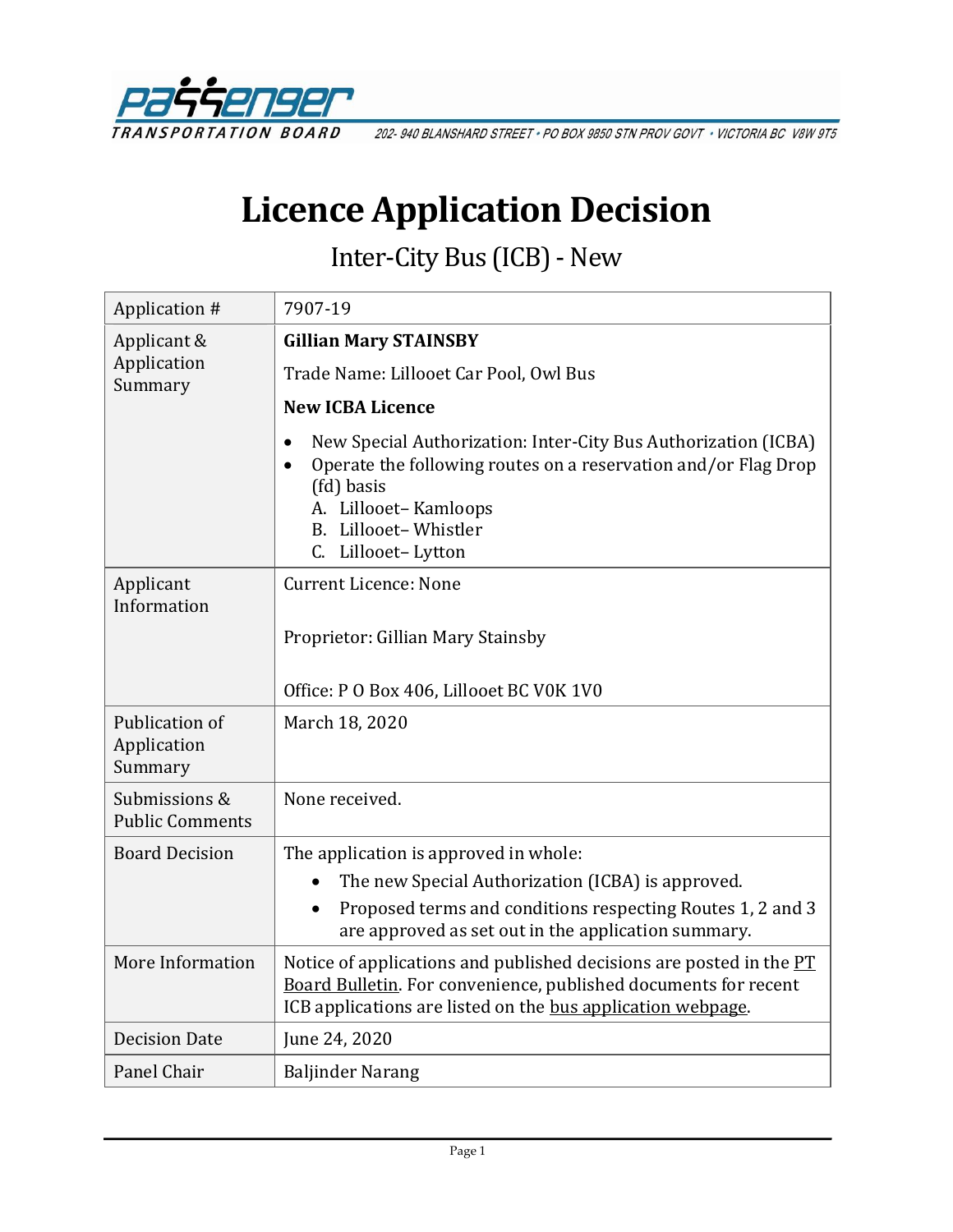## **I. Introduction**

The applicant, STAINSBY, Gillian Mary, doing business as Lillooet Car Pool, Owl Bus (Owl Bus), is applying for a new license to operate inter-city buses (ICBs) on the following three routes on a Reservation or a Flag Drop basis:

## **II. Applicant's Proposal**

## *Route 1*

The applicant proposes a new Route 1 with service of at least 1 round trip per week between the District of Lillooet and Kamloops, and at 7 intermediate stops: Cayoose Reserve, Xaxli'p (Fountain) Reserve, Pavilion Reserve, Hat Creek Ranch, Village of Cache Creek and Savona. The proposed new route is shown in Figure 1 below.



#### Figure 1: Proposed Route 1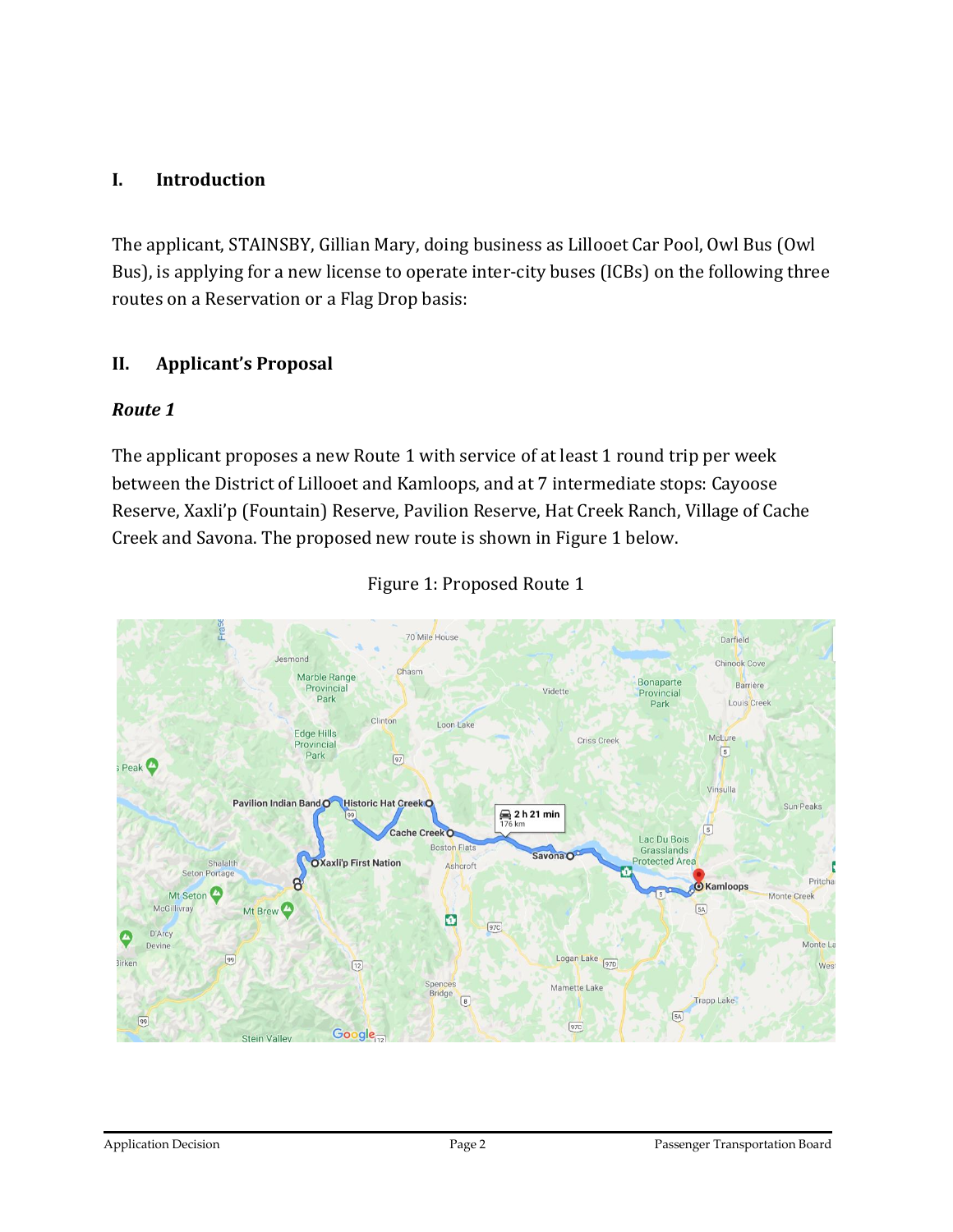## *Route 2*

The applicant proposes a new Route 2 with service of at least 1 round trip per week between the District of Lillooet and Whistler and at 4 intermediate stops: Cayoose Reserve, Mount Currie Reserve, Pemberton/Hwy 99 Junction and Whistler Gate Transit Hub. The proposed new route is shown in Figure 2 below.





#### *Route 3*

The applicant proposes a new Route 3 with service of at least 1 round trip per week between the District of Lillooet and the Village of Lytton, and at 1 intermediate stop: Cayoose Reserve.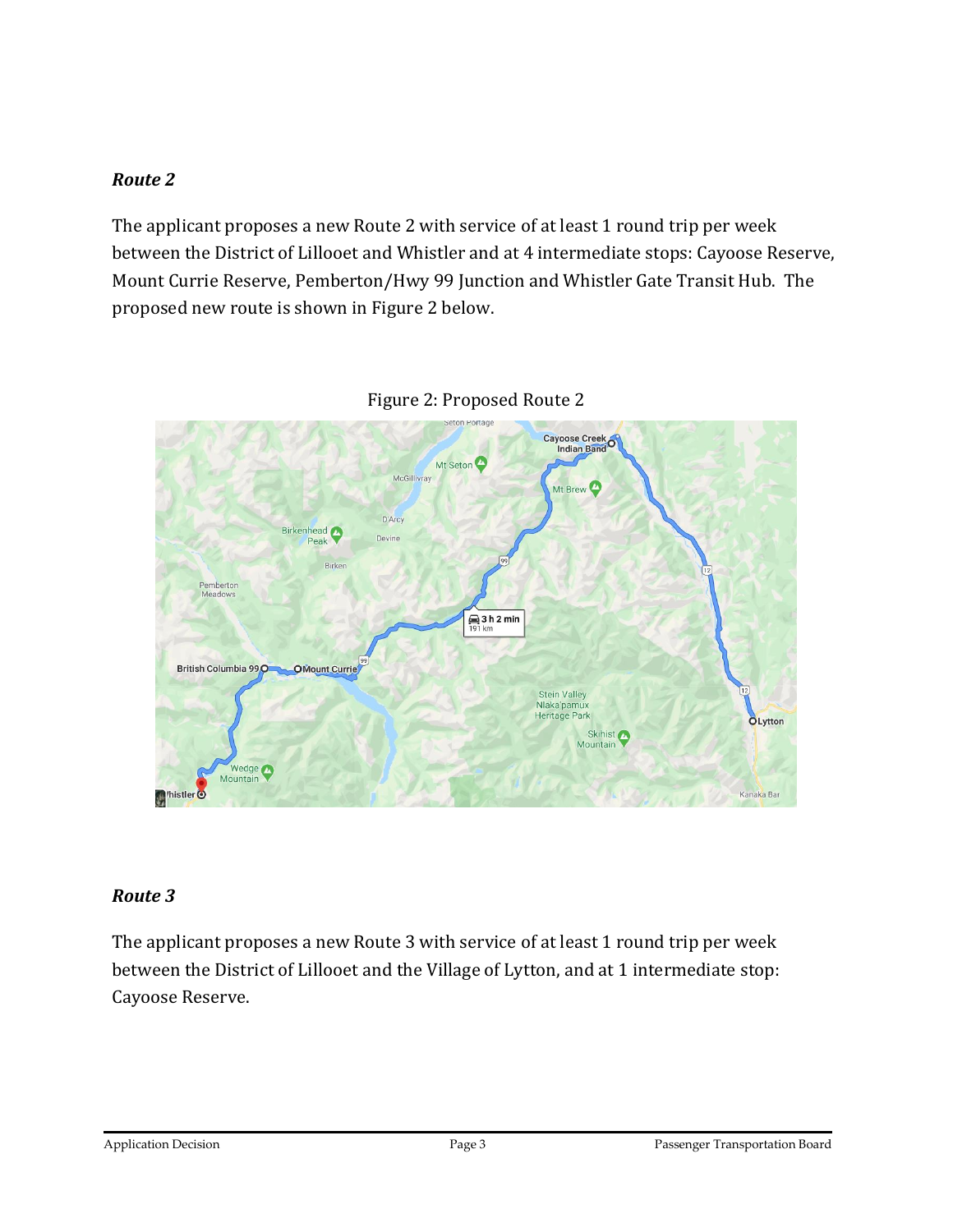The proposed new route is shown in Figure 3 below.



## Figure 3: Proposed Route 3

## **III. Background**

Owl Bus is based in Lillooet, BC with a sole proprietor of Gillian Mary Stainsby. Ms. Stainsby is a retired social worker who is an active volunteer, serving her community on local boards including the Lillooet Friendship Centre Society and Disability Alliance BC. She has an unrestricted Class 4 driver's license. In the 1980s, she was a driver for her moving business.

The applicant's head office is in Lillooet, British Columbia.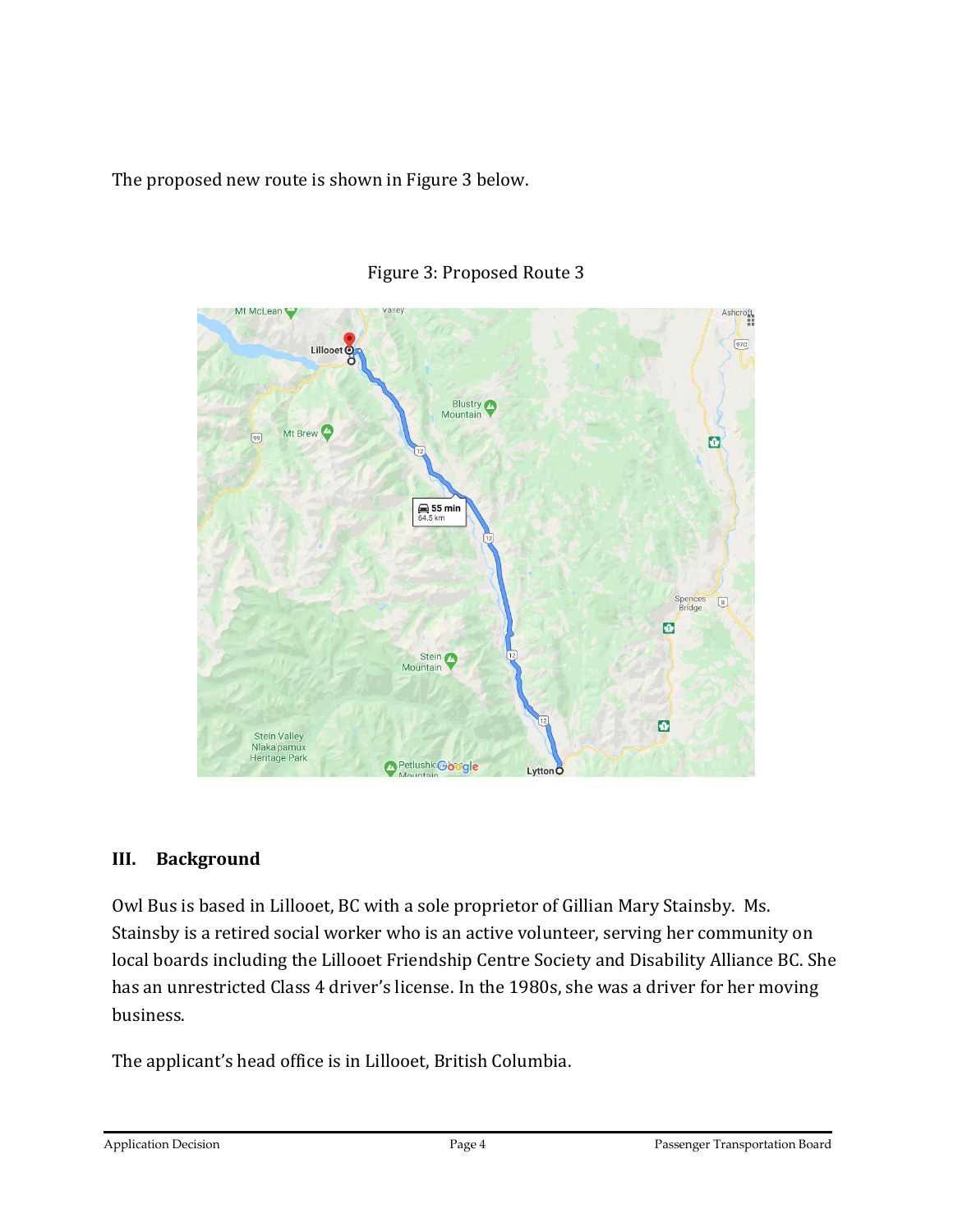# **IV. Mandate & Jurisdiction**

This application is made under the *Passenger Transportation Act* (the "Act"). The Act regulates the licensing and operation of commercial passenger transportation vehicles in BC.

Under the Act, the Passenger Transportation Board (the "Board") makes decisions on applications for inter-city buses. The Board has the authority to consider and approve applications for new licences as well as applications from existing licensees to change terms or conditions of their licences.

The Board's mandate is stated in section 28 of the Act. Section 28(1) of the Passenger Transportation Act says that the Board may approve, in whole or in part, an application forwarded to it under s. 26(1) after considering whether:

- (a) there is a public need for the service the applicant proposed to provide under any special authorization.
- (b) the applicant is a fit and proper person to provide that service and is capable of providing that service, and
- (c) the application, if granted, would promote sound economic conditions in the passenger transportation business in British Columbia.

The Act allows the Board to, among other things,

- accept evidence and information that it considers relevant, necessary, and appropriate, whether or not the information would be admissible in a court of law. [Section 15]
- conduct written, electronic or oral hearings, or any combination of them, as the Board, in its sole discretion, considers appropriate. [Section 17]
- require further information from an applicant. [Section  $27(1)(b)$ ]

Section 26(2) of the Act requires the Board to publish the fact and nature of applications and section 27(3) requires the Board to consider applications and any written submissions it receives as result of publication. Section 27(5) says that people who make submissions are not entitled to disclosure of further information, unless the Board orders otherwise.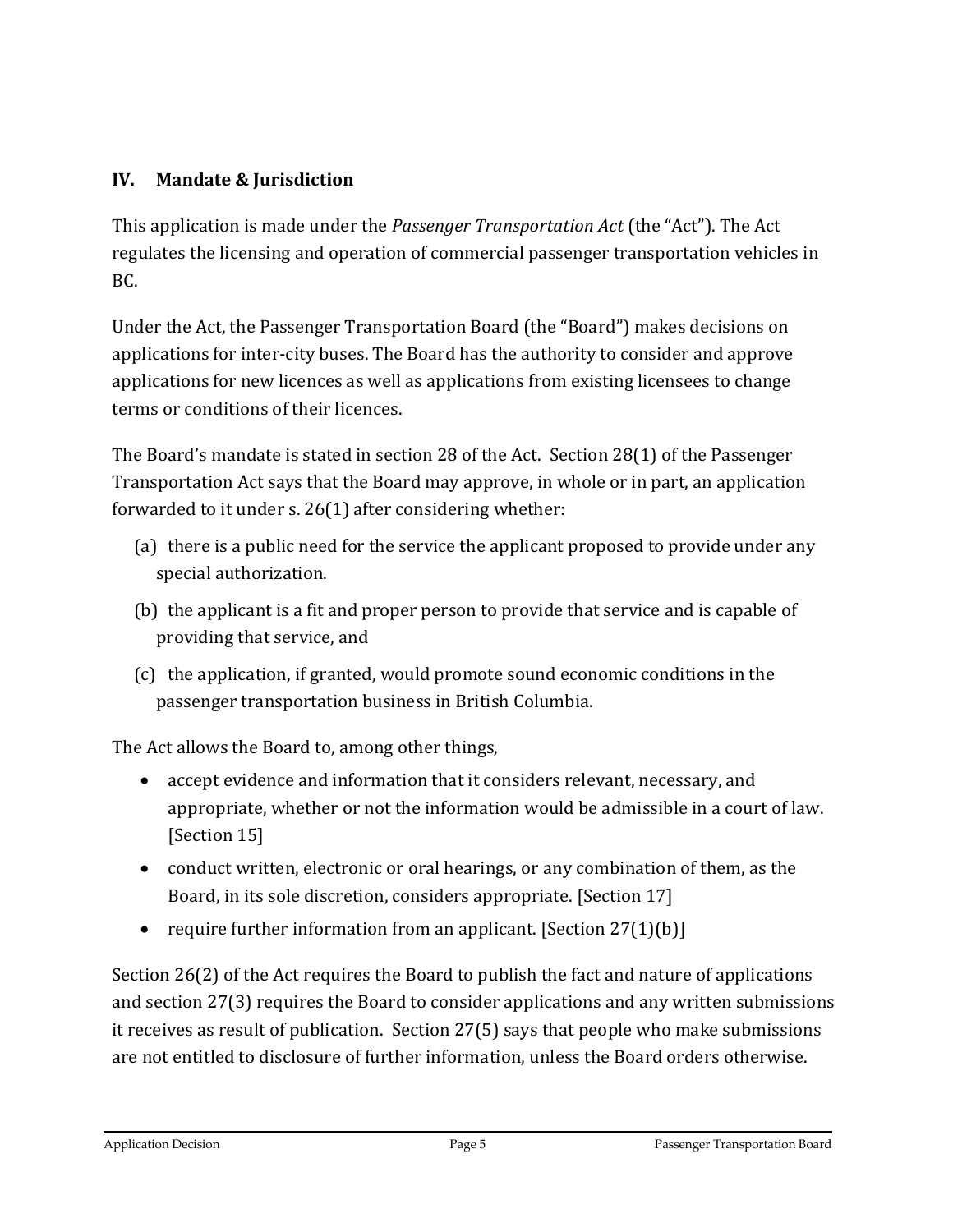If the Board approves an application, it will set terms and conditions of licence primarily with respect to routes and service levels.

## **V. Procedural Matters**

The applicant submitted required forms.

This application is being conducted by way of a written hearing.

The Passenger Transportation Board recognizes that the COVID-19 pandemic may affect the business intentions of some applicants. As such, the Board contacted the applicant on March 27, 2020 to confirm if the applicant preferred to continue with the application process, have its application put on hold until June 30, 2020 or have it withdrawn. The applicant responded on March 30, 2020 and confirmed that it wished to proceed with application process.

The applicant is proposing to conduct pick-up and drop-off service within the boundaries of four First Nations communities. As such, the applicant was asked to provide written confirmation from the elected Band Councils of each community that they are supportive of the need for the applicant's proposed inter-city bus service and to authorize the access to their communities to provide pick-up and drop-off service. The applicant's response is reflected in our decision below.

On March 18, 2020, the Board announced that licensees have the temporary option to reduce or suspend scheduled services that they are normally required to provide as a means to provide inter-city bus operators the flexibility they need to respond quickly to public safety and transportation needs during the coronavirus COVID-19 pandemic. The Board will revoke this temporary option when it is no longer warranted.

This application is being conducted by way of a written hearing.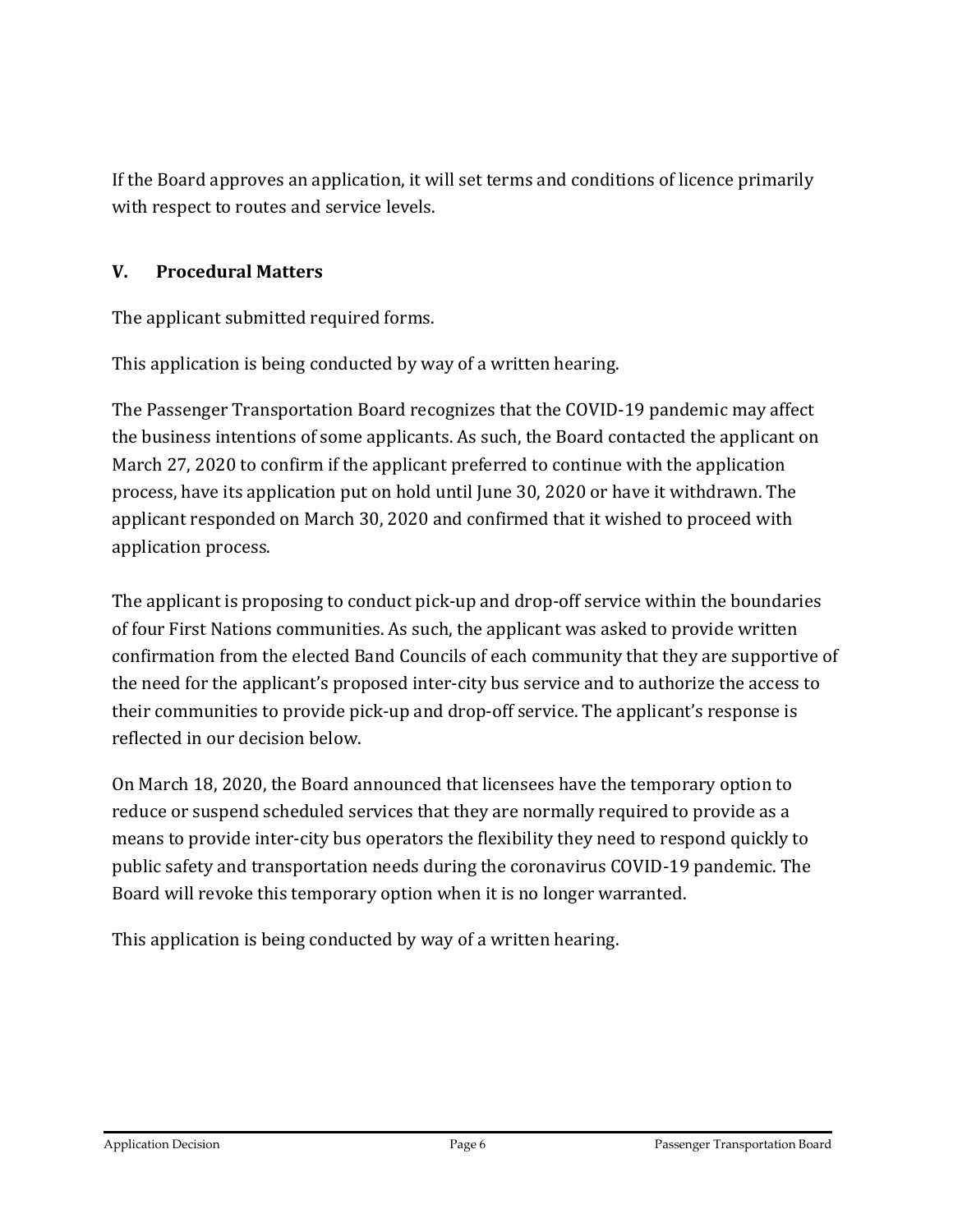# **VI. Applicant's Rationale and Submissions**

## *Public Explanation*

The applicant provided the following text in the Application Summary that was published in the *Weekly Bulletin*:

*"Lillooet Ride Share/ Owl Bus will provide public transportation services on highways 99 (Whistler to highway 97 intersection) and on highway 12 (Lillooet to Lytton) where there has been no service except for a Health Connections bus. From highway 97, the route will continue onto highway 1 to Kamloops.*

*All routes begin and end in Lillooet BC, with an overnight stay for people who wish to travel the length of the route e.g. Kamloops to Whistler or the reverse.* 

*There will be a "hop on/ hop off" option for people who live rurally, mostly on reserves, along this route"*

## *Submissions & Applicant's Response*

The Board did not receive submissions on this application.

## **VII. Reasons for the Board's Decision**

Section 28(1) of the Act sets out the factors the Board must consider with respect to this application.

**(1) Is the applicant a fit and proper person to provide its proposed service, and is the applicant capable of providing the service?**

The Board looks at this question as two main parts:

- (a) is the applicant a *fit and proper person* to provide the proposed service; and
- (b) is the applicant capable of providing that service?

First, with *fit and proper*, the *Oxford English Dictionary* defines *fit* as including "well adapted or suited to the conditions or circumstances of the case, answering the purpose, proper or appropriate possessing the necessary qualifications, properly qualified, competent, and deserving." Also, the dictionary defines *proper* as including "suitable for a specified or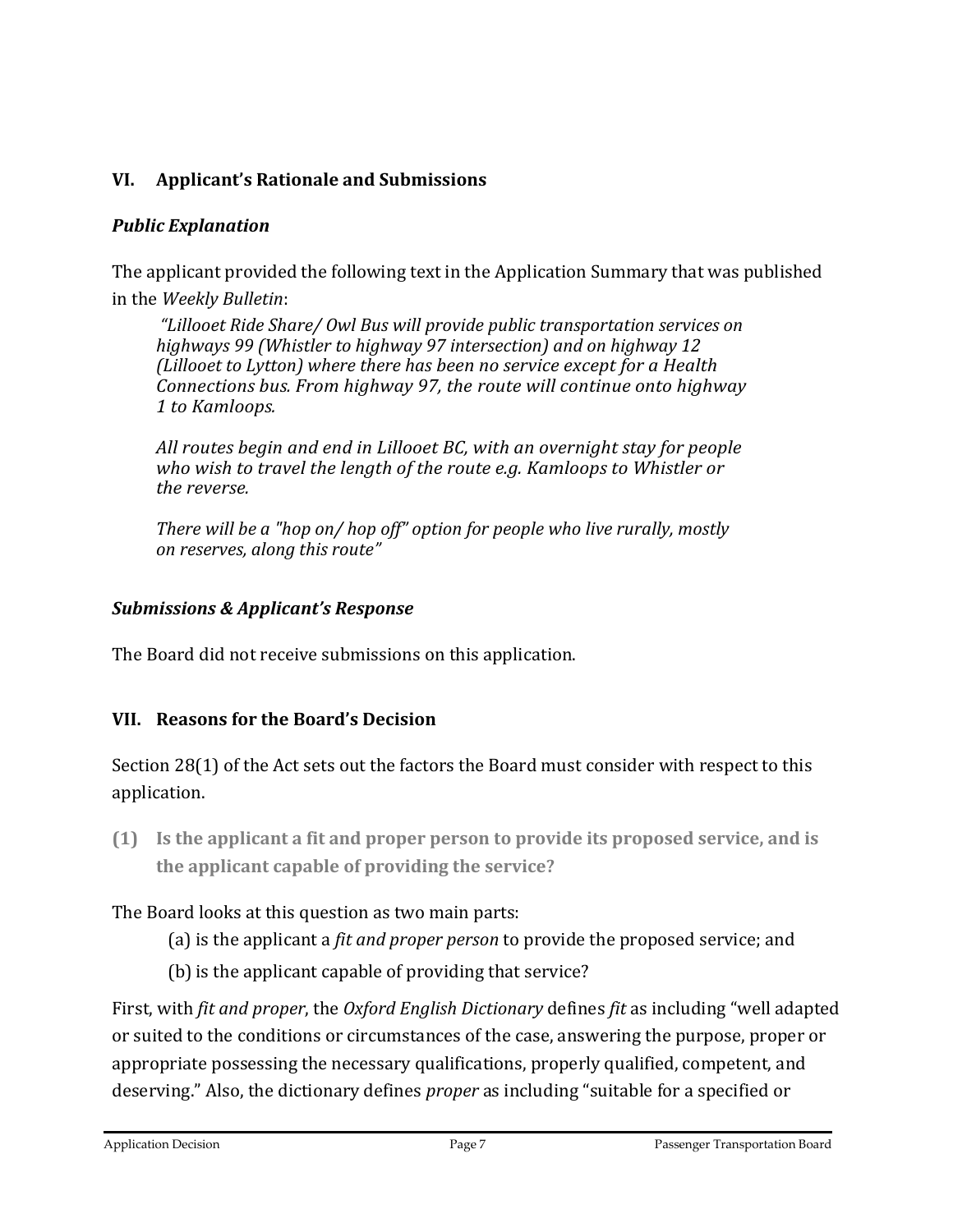implicit purpose or requirement; appropriate to the circumstances or conditions; of the requisite standard or type; apt, fitting; correct, right." When looking at whether an applicant is fit and proper, the Board does so in the context of the passenger transportation industry in British Columbia. This includes the regulatory system that grants businesses a licence which confers on them both the authorization they need to provide their service and an ongoing obligation to operate in accordance with proper standards of conduct.

Second, capability is generally understood to mean that an applicant has the ability or qualities necessary to skillfully and effectively meet its obligations and achieve the results it says it will achieve. When looking at capability, the Board reflects on whether the applicant has demonstrated that it has the knowledge and understanding of relevant regulatory requirements and policies that govern passenger transportation providers, and whether it is able to comply with those requirements. It also looks at whether the applicant has the background, skills and knowledge to manage its proposed service, and the financing to operate it. The Board expects an applicant to demonstrate its competence and ability by providing sound and realistic information in its business plan and financial statements that is consistent and compatible with the transportation service it proposes.

The following evidence was provided with the application and examined:

- NSC carrier certificate number 015-992-519 issued on November 13, 2019;
- Safety Rating: Satisfactory-Unaudited which is acceptable to the Board;
- No complaints or administrative penalties recorded;
- Disclosure of Unlawful Activity and Bankruptcy forms duly signed;
- Unrestricted BC Driver's License Class 4.

With no discrepancies noted in any of the above we find the applicant fit and proper.

We have also reviewed the business plan presented that highlights how the service will be managed as a sole proprietorship. The applicant will be the primary driver who has experience driving a commercial vehicle. Any substitute driver would require an unrestricted class 4 licence, a Criminal Record Check and at least one year of driving experience.

The applicant plans to use a four-wheel drive, 4-passenger 1997 Chevrolet Blazer at startup of the ICB service that has been recently upgraded as a safe and reliable vehicle.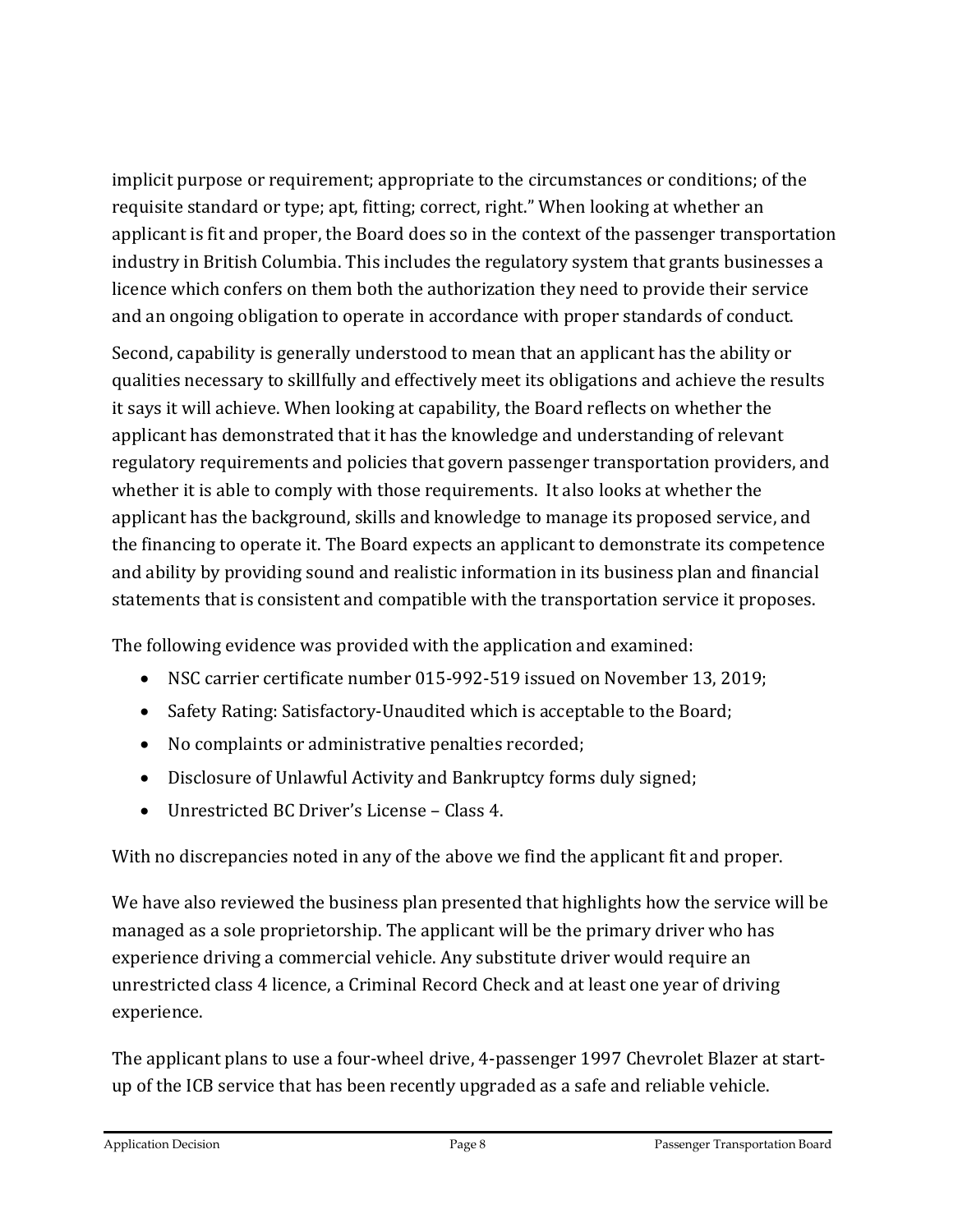It may be retrofitted with a wheelchair service which is planned sooner than later. Depending on demand, plans include the future purchase of a small bus with a preapproved loan through the CCEC Credit Union that is contingent on approval of this application. Lease opportunities will also be explored as an alternative. The applicant notes such a plan will reduce maintenance costs.

The applicant indicates that a backup service may involve contracting another ICB company on an "engaged carrier" or charter basis.

The applicant has presented policies relating to consumption of alcohol/drugs; minors; hiring practices; service schedules; safety; and demonstrated understanding of operating a bus service. Her personal knowledge of her community's transportation needs is commendable. For example, she has operated a carpool service for people traveling to Vancouver. She has also been running the routes proposed with this application (except for the segment of Route 1 between Cache Creek and Kamloops) on a voluntary basis since August 2019 to build ridership, determine need, and safety awareness of nearby highways.

Marketing of the ICB service will include brochures, newspaper advertisements, community radio, social media and notifying the social service agencies including the Lillooet Friendship Centre Society and the surrounding First Nations Reserves regarding its schedules.

Financial information provided includes 3-year cash flow projections (2020-2022) that appear reasonable and relevant. Also included was a Personal Net Worth Statement that is through the CCEC Credit Union that indicates the wherewithal to start-up and sustain the proposed ICB service.

Based on the information and evidence above, we find the applicant fit and proper and capable of providing the inter-city bus service.

**(2) Is there is a public need for the service the applicant proposes to provide?**

An applicant is required to demonstrate public need by showing that there are people who would use the proposed service. Applicants should provide clear information about the service it proposes, and they should provide supporting evidence that is factual and objective. They should not rely on general claims and their own opinion.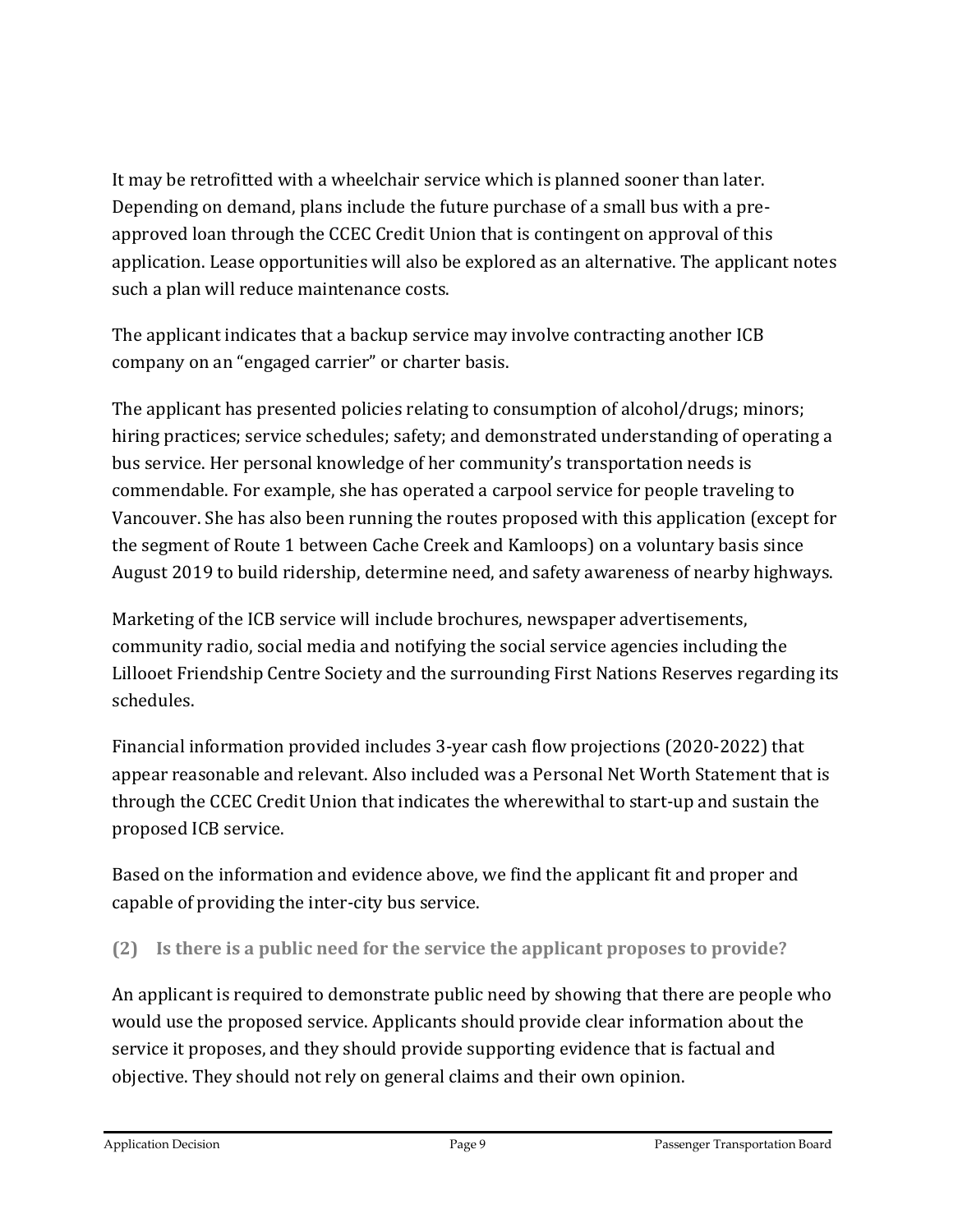The Board reviews applications and considers the extent and type of need that has been demonstrated for the proposed service.

The Board looks at the state of inter-city bus services in the area where the applicant is applying to operate. The Board considers how the service could benefit the market and whether the market has the capacity to absorb additional services. The Board may consider such things as:

- Will the service fill a gap in the market?
- Has an inter-city bus company recently left the market?
- Has the applicant shown that current service levels are unsatisfactory?

The applicant is applying to operate a weekly bus service on three different routes, all originating from Lillooet, BC on a reservation or Flag Drop basis.

As context respecting public need for ICB additional service in the areas proposed, other ICB operators currently provide service on segments of 2 of the 3 proposed routes as follows:

- On the proposed Route 1 Lillooet to Kamloops via Highways 99, 97 & 1, Gertzen Ventures Ltd. dba Adventure Charters and Rentals provides ICB service with 2 weekly round trip services between Cache Creek and Kamloops on Highway 1 on its Route B and at Lytton on its Route A between Prince George and Surrey.
- On the proposed Route 2 Highway 99 Whistler north to Highway 97, Cantrail Coach Lines Ltd provides ICB service with 2 trips daily between Vancouver and Pemberton on Highway 99. The service does not extend between Pemberton and Lillooet.
- On the proposed Route 3 on Highway 12 between Lillooet and Lytton there is no ICB service at this time.

In support of pubic need the applicant provided the following information and evidence:

1. The applicant highlights the unique demographics of the Mid-Fraser area with remote, rural and urban settings. The population figures obtained from the City of Kamloops, District of Lillooet, Villages of Pemberton, Cache Creek, and Ashcroft, Reserves of Douglas Lake, Mount Currie, and the Municipality of Whistler shows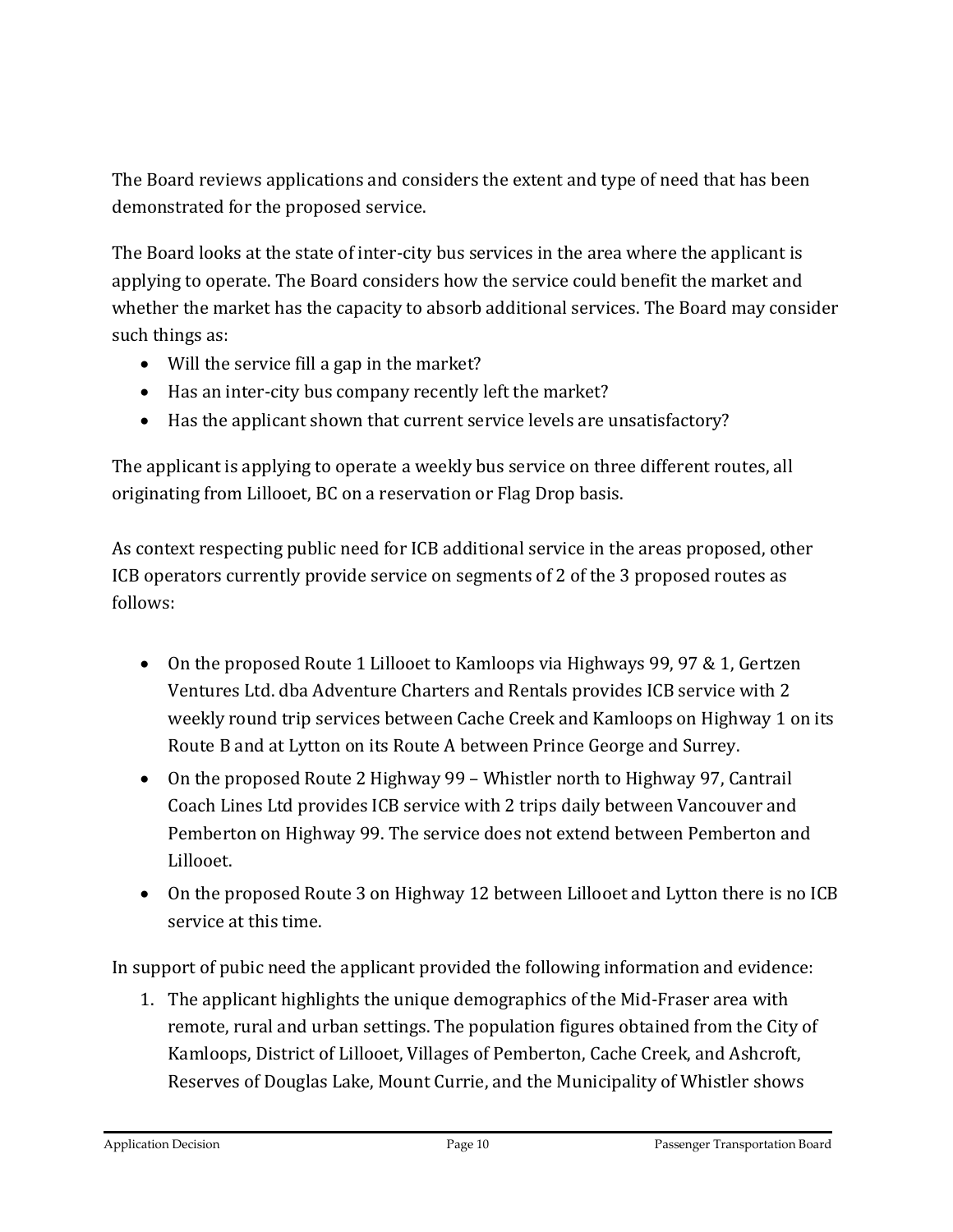over 112,500 people living in these areas. Nearby reserves including Cayoose, Pavilion, Fountain, T-Bird and Bridge River plus those living in rural areas adds another 8,000 more people to the population base.

- 2. Information obtained from real estate values and sales indicates a market trend rise in properties for light industry, business, and significantly high rates for residential at +17%. Other economic indicators included information that BC Hydro is doubling its capacity on the nearby Seton Portage power generating system that will take 10 years.
- 3. With respect to past or other transportation services, there was a truck service called the Stage, and a local train that fulfilled some of the transportation needs of the communities noted in the application. However, both these modes of transportation no longer operate in the community and limited travel options remain on most of the proposed routes. Currently, there is a local Health Connections bus service that offers to Lillooet residents a bi-weekly shuttle bus which cannot be reserved by non-medical passengers and that takes patients to Kamloops for medical appointments. Passengers are able to access this service provided there are vacant seats available, but it is at times oversubscribed.
- 4. The applicant is concerned about providing a safe passage to the vulnerable and particularly those that hitchhike out of necessity. The applicant references the missing and murdered Indigenous women and girls, those with disabilities, youth with parental permission, and inebriated individuals attempting to reach home safely. The applicant included a poster highlighting a case of a missing woman in 2017 as well as local newspaper articles featuring the need for the proposed service.
- 5. The applicant included 6 letters of support for the proposed service: One from the Mayor of Lillooet that indicates limited public transit options exist in the area for the public and that the proposed ICB service complements, rather than competes with the Health Connections service that has limitations and overall provides a safe and needed transportation alternative. One letter of support came from the Executive Director of the Lillooet Friendship Centre Society that identifies communities that would benefit from this service including, but not limited to, Lillooet, Xaxli'p, Ts'kw'aylaxw, Hat Creek, Bonaparte Reserve, Cache Creek, Ashcroft, Mt. Currie, Pemberton and Whistler. Other letters of support came from First Nation Reserves that the routes will service. Each strongly supported the applicant's initiative and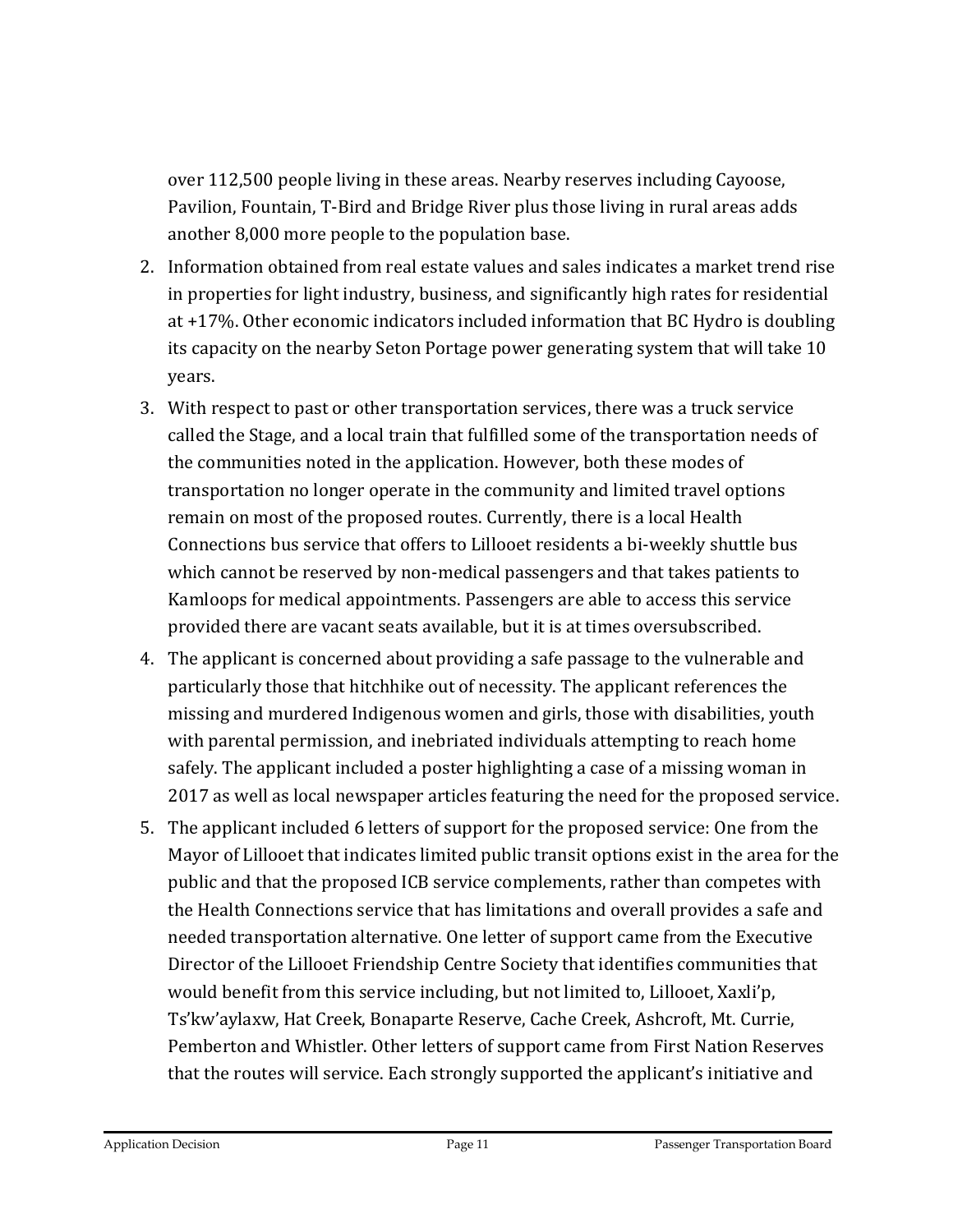provided testimonials to the applicant's competence to provide the proposed service. These include letters from:

- 1 Xaxli'p Chief and Council
- 2 Ts'kw'aylaxw Indigenous Territory Chief and Council
- 3 Lilwat Nation Chiefs and Council
- 4 Cayoose Creek Indian Band Chief

We accorded the support letters significant weight in demonstrating a public need. The demographic, population and economic data also suggest trends that support a sufficient base of demand for the ICB service proposed.

The applicant has provided an analysis that links its information and statements with its request to operate the proposed ICB service with the level and frequency of service proposed on the corridors outlined. It has provided sufficient evidence, details and information from people, First Nations governments and other organizations, that would use or promote the proposed service. In this respect, we accorded the support letters significant weight in demonstrating a public need.

Further, while several other ICB services provide service on segments of the proposed routes, their services do not meet the overall public need as identified and proposed by the applicant.

We find, as a result, that the applicant has demonstrated sufficient public need for its proposed ICB service on the 3 routes proposed.

# **(3) Would approving the application support sound economic conditions in the passenger transportation business in British Columbia?**

In considering sound economic conditions, the Board strives to balance public need for available, accessible and reliable commercial passenger transportation services with overall industry viability and competitiveness.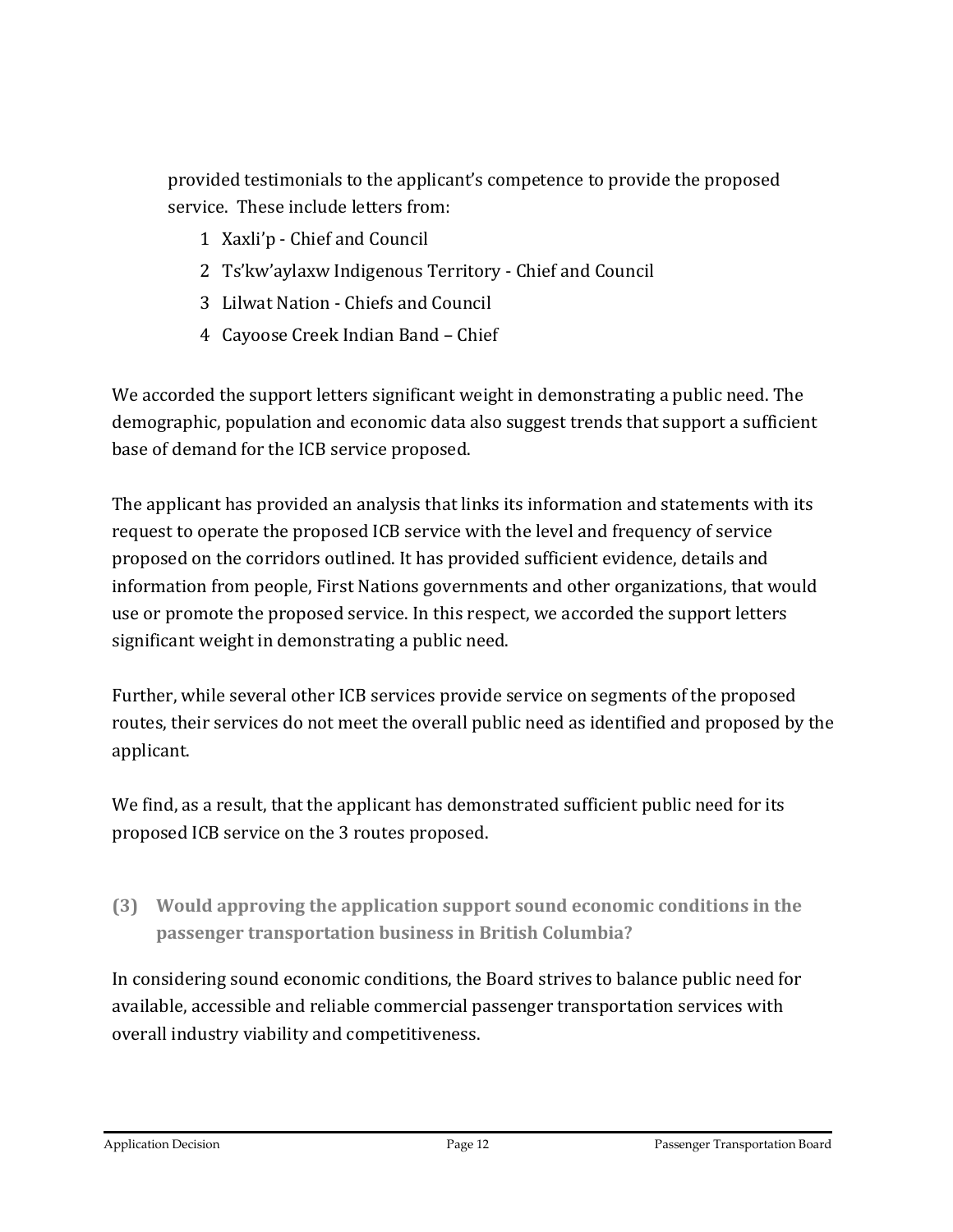The Board considers the issue from a wide-ranging perspective, which includes a consideration of harm to other industry participants. Generally speaking, it is the Board's view that the overall economic interests of the transportation business weigh more heavily than the economic and financial interests of any particular applicant.

The Board considers how the service could benefit the market and whether the market has the capacity to absorb additional services. It may consider such things as:

- a. Will the service give the public additional transportation options?
- b. Does the marketplace have the capacity to absorb another service?
- c. Are there inter-city bus providers in the target market area?
- d. Will the services supplement another non-transportation business?

The area to be serviced by Owl Bus has a long history of various transportation services. Approving the applicant restores the availability of a needed transportation option and confidence that a reliable service will continue for public use.

Under the circumstances, allowing Owl Bus that is a small-scale operation with 1 vehicle and a reservation-based or flag drop model to meet a current public need is constructive and in the public interest.

Further, the panel finds based on its findings above that the applicant with its local experience, knowledge and lower operating overhead, including a ridership certainty through a reservation system, that it will provide not only a needed ICB service, but one that can grow and continue in the long-term. We believe this service would benefit all the communities it will serve, particularly those in remote locations.

Any impact on current services by other ICB operators on segments of several of the proposed routes should be minimal and allowing the applicant to service larger centers such as Kamloops and Whistler provides passengers with needed connectivity to other longer haul ICB operators and services particularly of a medical nature while enhancing the viability of the operation. Further, the proposed ICB service is distinct from these other ICB operations with respect to the types of vehicles operated, service locations and model. Overall, approving this application should help complement and raise the profile and use of the other ICB operations.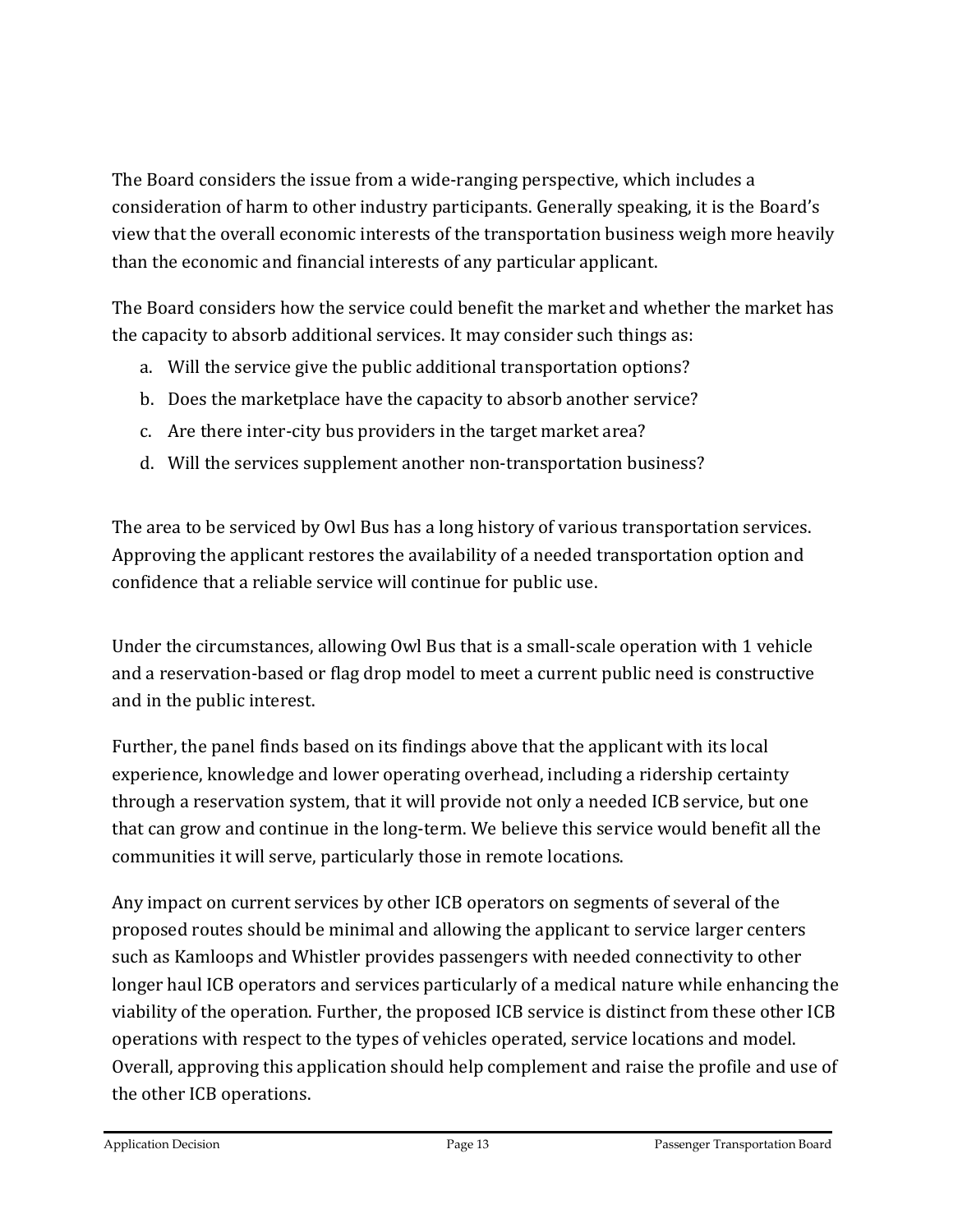As a result, we find that this application would promote sound economic conditions in the transportation business in B.C.

To ensure a smooth transition of service, we are requiring the applicant to post time schedules and implement its time schedules for the proposed route stops and reservation system by no later than August 31, 2020.

## **VIII. Conclusion**

For the reasons above, this application is approved in whole. The Board establishes notice and activation requirements, and terms and conditions of licence that are attached to this decision as Appendices 1 and 2. These form an integral part of the decision.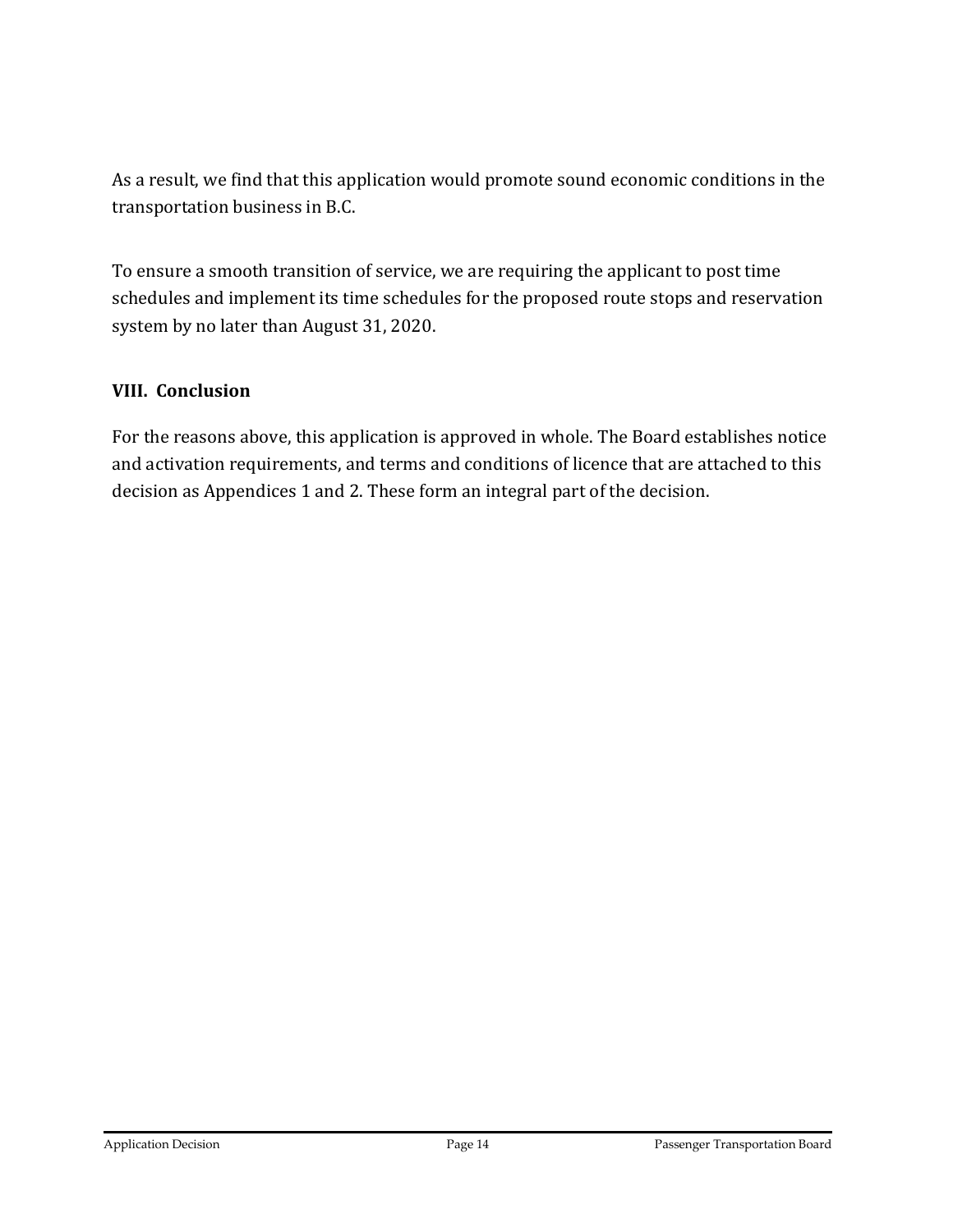## **STAINSBY, Gillian Mary**

Lillooet Car Pool, Owl Bus

#### **Appendix 1**

## **Requirements to Publish Time Schedules**

A Passenger Transportation Licence must be issued by the Registrar of Passenger Transportation under section 29 or renewed under section 34 of the *Passenger Transportation Act* before the special authorization approved in this decision may be exercised.

## **Direction to the Applicant Regarding Notice and Implementation**

Unless otherwise ordered by the Passenger Transportation Board, STAINSBY, Gillian Mary must post time schedules online and make available to the public online its reservation system no later than **August 31, 2020** to enable advance bookings.

#### **Direction to the Registrar of Passenger Transportation Regarding Issuance**

The Registrar of Passenger Transportation (Registrar) may only issue a licence to STAINSBY, Gillian Mary with terms and conditions approved in this decision and set out in Appendix 2 after the Registrar is satisfied that STAINSBY, Gillian Mary has posted time schedules online and made available to the public its online reservation system.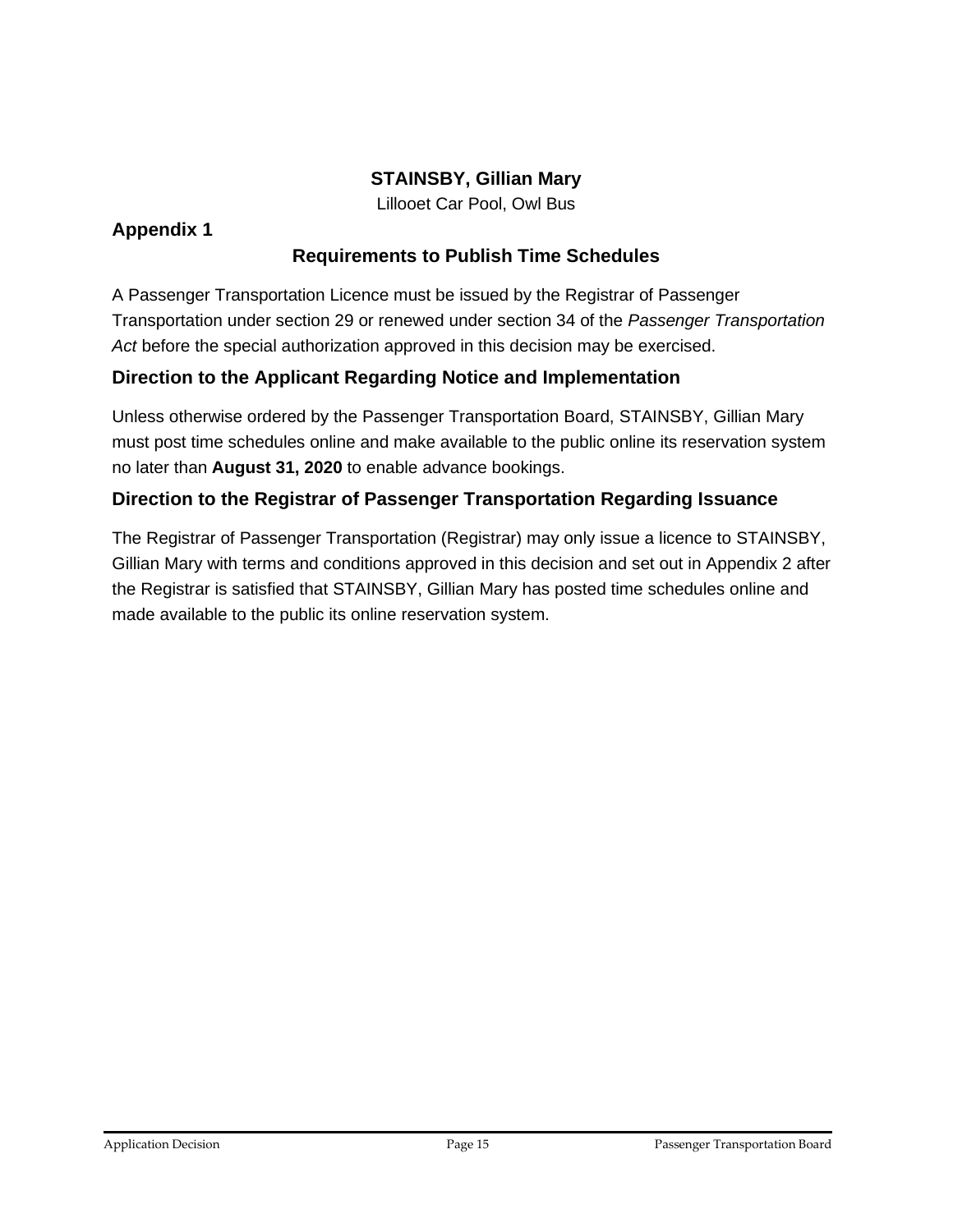## **STAINSBY, Gillian Mary**

Lillooet Car Pool, Owl Bus

# **Appendix 2: Terms & Conditions**

## **(a) Activation:**

| Licence Required<br>to Operate<br>Vehicles | The Registrar of Passenger Transportation must issue the applicant a<br>licence before the applicant can operate any vehicles approved in this<br>decision.                                                                         |  |  |
|--------------------------------------------|-------------------------------------------------------------------------------------------------------------------------------------------------------------------------------------------------------------------------------------|--|--|
| Destination Area<br>Requested              | The applicant must activate at least 1 vehicle by December 15,<br>1 <sub>1</sub><br>2020.<br>2. If the applicant does not meet the requirements set out in 1 above,                                                                 |  |  |
|                                            | this Special Authorization expires.                                                                                                                                                                                                 |  |  |
|                                            | The Passenger Transportation Board may vary the requirements set<br>3.<br>out in 1 above, if circumstances warrant.                                                                                                                 |  |  |
|                                            | If an applicant needs more time to activate vehicles, then the<br>4.<br>applicant must make a request to the Board by December 15, 2020.                                                                                            |  |  |
|                                            | Note: "Activate" means that the applicant has submitted the documents<br>required to obtain a Special Authorization Vehicle Identifier to the<br>Registrar of Passenger Transportation.                                             |  |  |
| Notice to Registrar                        | The Registrar must not, without direction from the Board, issue the<br>1.<br>applicant a licence or any Special Authorization Vehicle Identifiers if<br>the applicant has not activated at least 1 vehicle by December 15,<br>2020. |  |  |
|                                            | Note: "Activate" means that the applicant has submitted the documents<br>required to obtain a Special Authorization Vehicle Identifier to the<br>Registrar of Passenger Transportation.                                             |  |  |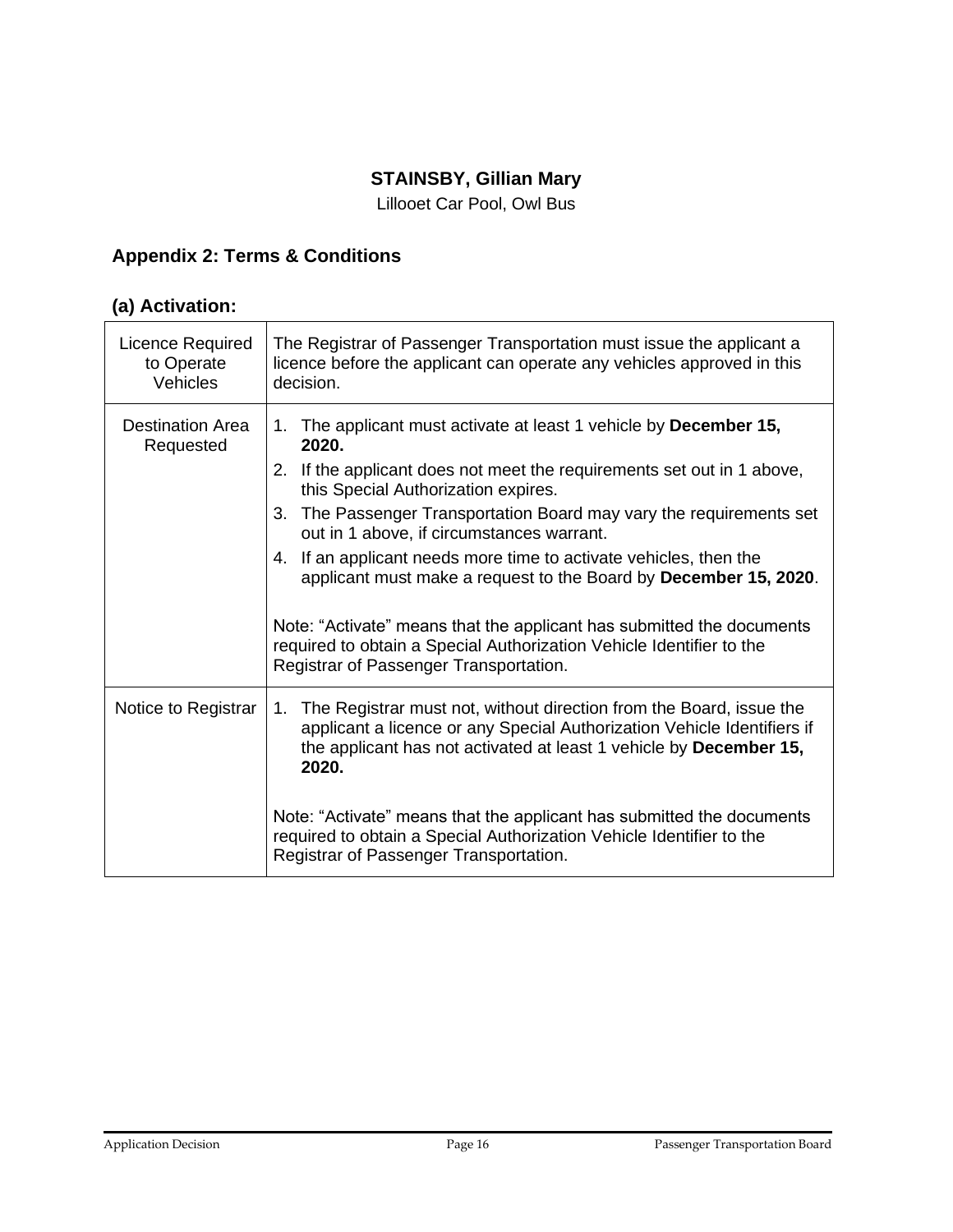## **STAINSBY, Gillian Mary**

Lillooet Car Pool, Owl Bus

#### **(b) Licence:**

## **Special Authorization & Proposed Terms & Conditions of Licence**

The applicant seeks approval of amendments to its Inter-City Bus Authorization (ICBA) that, if approved in whole, will contain the terms and condition set out below.

| <b>Special Authorization</b><br><b>INTER-CITY BUS AUTHORIZATION (ICBA)</b><br><b>Terms &amp; Conditions</b> |                                                                                                                                                                                                                                                                                                                                                        |  |  |
|-------------------------------------------------------------------------------------------------------------|--------------------------------------------------------------------------------------------------------------------------------------------------------------------------------------------------------------------------------------------------------------------------------------------------------------------------------------------------------|--|--|
| <b>Definitions</b>                                                                                          | "Board" means the Passenger Transportation Board<br>"Registrar" means the Registrar, Passenger Transportation                                                                                                                                                                                                                                          |  |  |
| A. Legislative Requirements                                                                                 |                                                                                                                                                                                                                                                                                                                                                        |  |  |
| <b>Vehicle Identifiers</b>                                                                                  | Each motor vehicle operated under this authorization must display, at the<br>times and in the form and manner required by the Registrar, a vehicle<br>identifier that is:                                                                                                                                                                              |  |  |
|                                                                                                             | (a) issued to the licensee by the Registrar; or                                                                                                                                                                                                                                                                                                        |  |  |
|                                                                                                             | (b) authorized by the Registrar to be issued by the licensee.                                                                                                                                                                                                                                                                                          |  |  |
| <b>B.</b> Services                                                                                          |                                                                                                                                                                                                                                                                                                                                                        |  |  |
| <b>Services</b>                                                                                             | Transportation of passengers must be provided:<br>(a) on a scheduled basis; and<br>(b) in accordance with minimum frequencies and other terms and<br>conditions of licence that apply to the routes and route points.                                                                                                                                  |  |  |
| <b>Schedules</b>                                                                                            | The licence holder must publish, in a manner accessible to the general<br>public, a schedule for each route with the time and location of each stop;<br>and must carry in each vehicle a copy of the schedule that the vehicle is<br>following.                                                                                                        |  |  |
| <b>Service Exception</b>                                                                                    | Routes may only be operated on a "pre-booked" or "reservation required"<br>basis if the route points are:<br>(c) designated as reservation required in the licence;<br>(d) identified as pre-booked or reservation required in all current;<br>published schedule information; and<br>(e) available at all times for pre-booking or reservation on the |  |  |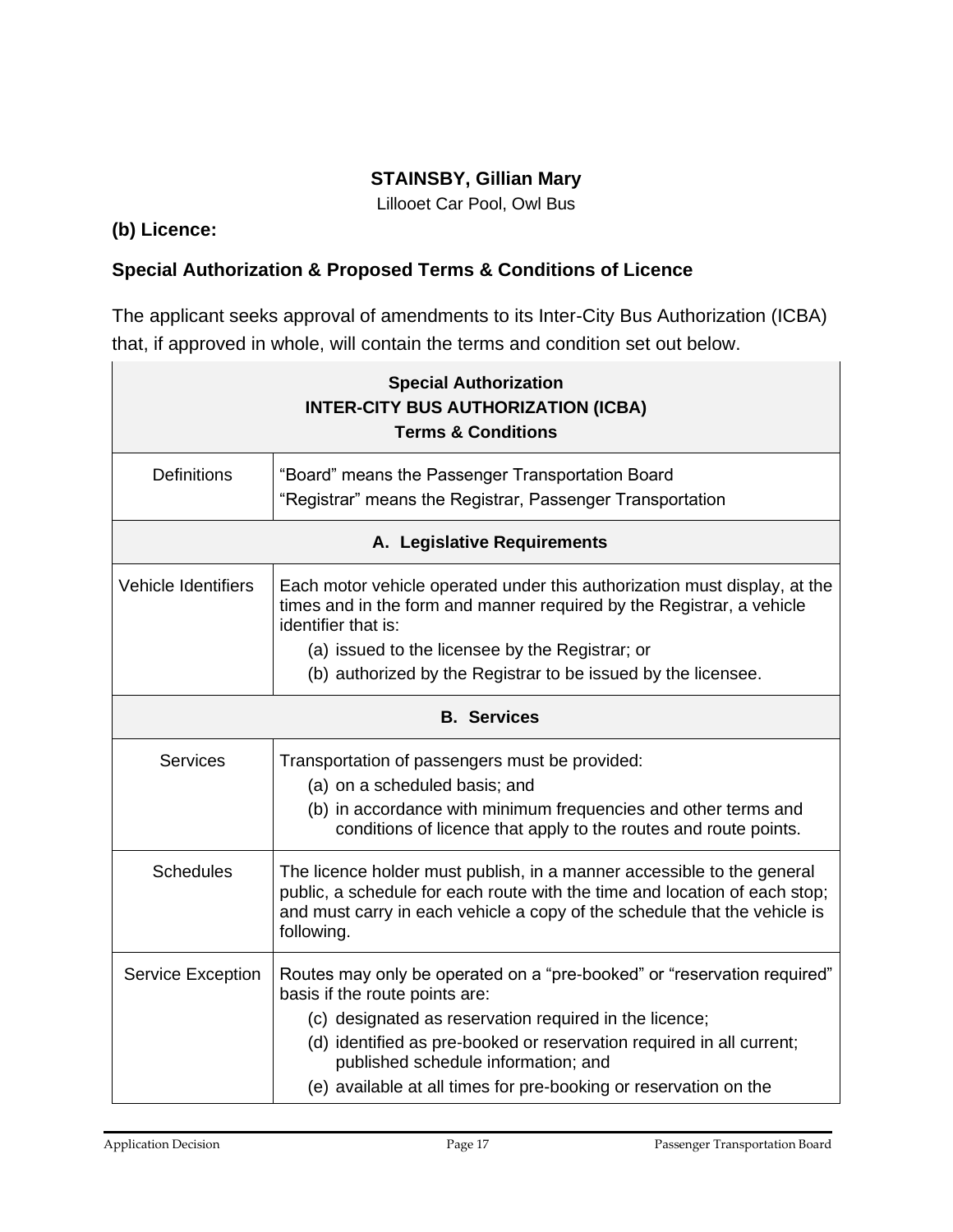|                             | required.                                                                                                                                                                                                                       | licensee's website.<br>When these conditions are met and when no reservations have been<br>received for pick up or drop off at one or more points on the route by the<br>time service is scheduled to be provided, the licence holder has the<br>option of not providing service to those points that would otherwise be |  |  |
|-----------------------------|---------------------------------------------------------------------------------------------------------------------------------------------------------------------------------------------------------------------------------|--------------------------------------------------------------------------------------------------------------------------------------------------------------------------------------------------------------------------------------------------------------------------------------------------------------------------|--|--|
| <b>Alternative Points</b>   | The licence holder may pick up or drop off passengers at any location,<br>municipality or unincorporated area that is between the terminating<br>points and along the highway corridors for the inter-city bus routes<br>below. |                                                                                                                                                                                                                                                                                                                          |  |  |
| Route 1                     |                                                                                                                                                                                                                                 |                                                                                                                                                                                                                                                                                                                          |  |  |
| <b>Terminating Point 1:</b> |                                                                                                                                                                                                                                 | <b>District of Lillooet</b>                                                                                                                                                                                                                                                                                              |  |  |
| <b>Terminating Point 2:</b> | <b>City of Kamloops</b>                                                                                                                                                                                                         |                                                                                                                                                                                                                                                                                                                          |  |  |
| Corridors:                  | Highway 99 - 97<br>Highway 97 - 1                                                                                                                                                                                               |                                                                                                                                                                                                                                                                                                                          |  |  |
| <b>Route Points</b>         |                                                                                                                                                                                                                                 | Weekly Minimum (each direction)                                                                                                                                                                                                                                                                                          |  |  |
| <b>District of Lillooet</b> |                                                                                                                                                                                                                                 | 1                                                                                                                                                                                                                                                                                                                        |  |  |
| Cayoose Reserve             |                                                                                                                                                                                                                                 | 1                                                                                                                                                                                                                                                                                                                        |  |  |
| Xax'lip (Fountain) Reserve  |                                                                                                                                                                                                                                 | 1 flag drop (fd)                                                                                                                                                                                                                                                                                                         |  |  |
| <b>Pavillion Reserve</b>    |                                                                                                                                                                                                                                 | 1 <sub>fd</sub>                                                                                                                                                                                                                                                                                                          |  |  |
| <b>Hat Creek Ranch</b>      |                                                                                                                                                                                                                                 | 1 fd                                                                                                                                                                                                                                                                                                                     |  |  |
| Village of Cache Creek      |                                                                                                                                                                                                                                 | 1                                                                                                                                                                                                                                                                                                                        |  |  |
| Savona                      |                                                                                                                                                                                                                                 | 1 fd                                                                                                                                                                                                                                                                                                                     |  |  |
| City of Kamloops            |                                                                                                                                                                                                                                 | 1                                                                                                                                                                                                                                                                                                                        |  |  |
| Route 2                     |                                                                                                                                                                                                                                 |                                                                                                                                                                                                                                                                                                                          |  |  |
| <b>Terminating Point 1:</b> | <b>District of Lillooet</b>                                                                                                                                                                                                     |                                                                                                                                                                                                                                                                                                                          |  |  |
| <b>Terminating Point 2:</b> | <b>City of Whistler</b>                                                                                                                                                                                                         |                                                                                                                                                                                                                                                                                                                          |  |  |
| Corridors:                  | Highway 99                                                                                                                                                                                                                      |                                                                                                                                                                                                                                                                                                                          |  |  |
| <b>Route Points</b>         |                                                                                                                                                                                                                                 | Weekly Minimum (each direction)                                                                                                                                                                                                                                                                                          |  |  |